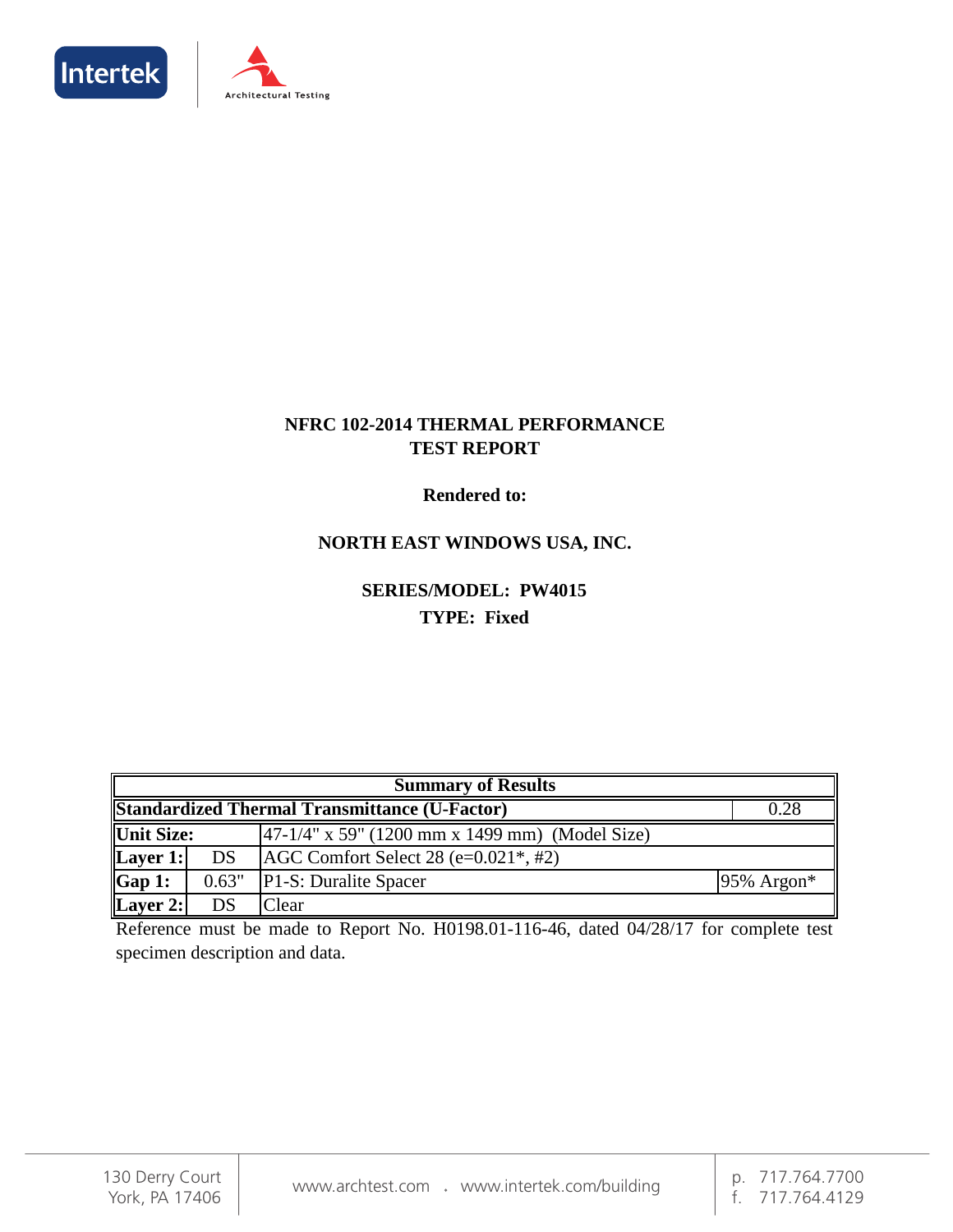



#### **NFRC 102-2014 THERMAL PERFORMANCE TEST REPORT**

Rendered to:

NORTH EAST WINDOWS USA, INC. Merrick, New York 11566 P.O. Box 159

| <b>Report Number:</b> | H0198.01-116-46 |
|-----------------------|-----------------|
| Test Date:            | 04/27/17        |
| <b>Report Date:</b>   | 04/28/17        |

#### **Test Sample Identification**:

**Series/Model**: PW4015

**Type**: Fixed

**Overall Size**: 47-1/4" x 59" (1200 mm x 1499 mm) (Model Size) **NFRC Standard Size:** 47.2" x 59.1" (1200 mm wide x 1500 mm high)

Test Sample Submitted by: Client

Test Sample Submitted for: Validation for Recertification (Production Line Unit) & Plant Qualification

**Test Procedure**: U-Factor tests were performed in a Guarded Hot Box in accordance with NFRC 102-2014, *Procedure for Measuring the Steady-State Thermal Transmittance of Fenestration Systems.*

#### **Test Results Summary**:

Standardized U-factor (U<sub>st</sub>):  $0.28 \text{ Btu/hr·ft}^2 \cdot F \text{ (CTS Method)}$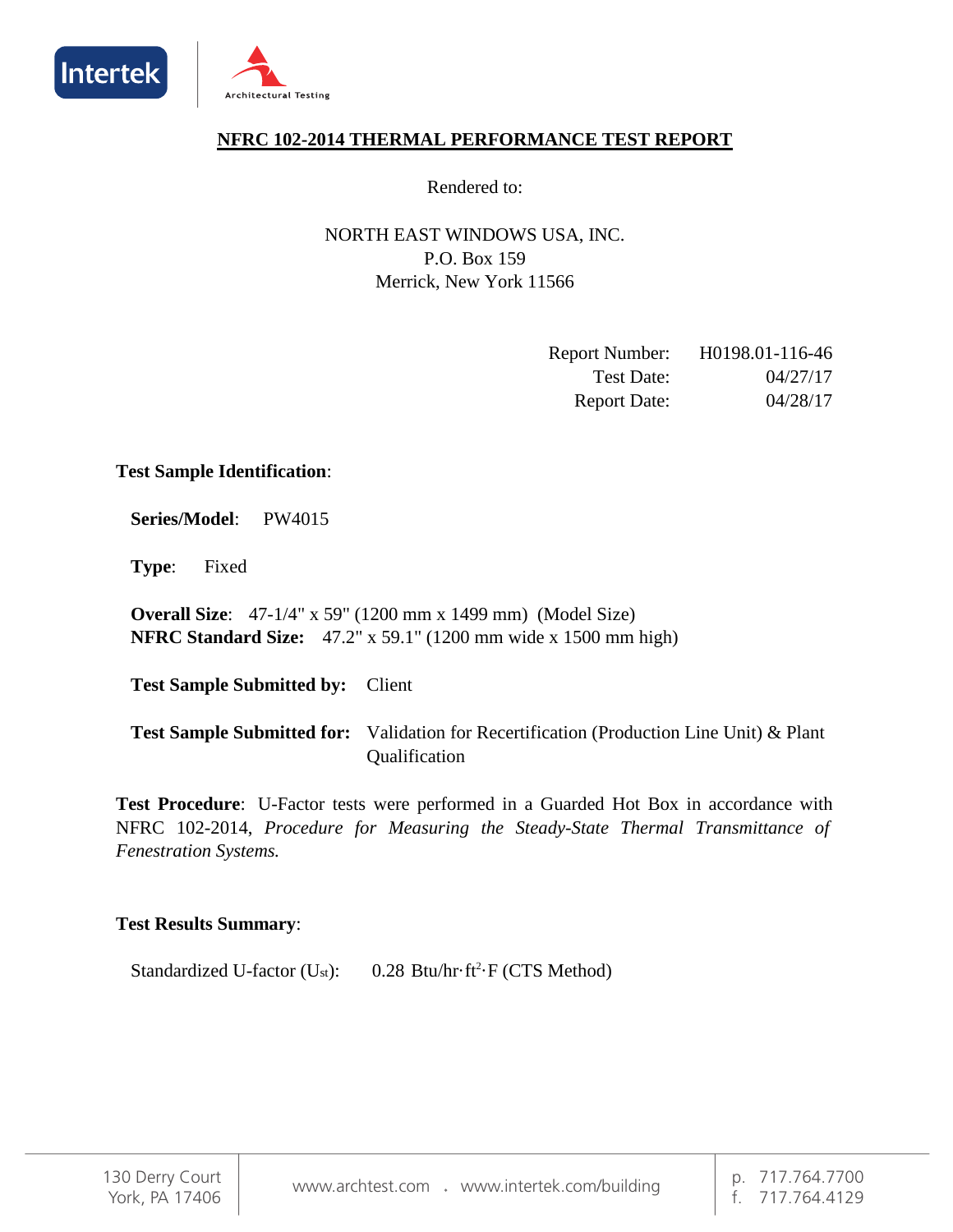

### **Test Sample Description**:

#### **Frame:**

| Material:                | <b>VY: Vinyl</b>                                          |                         |              |  |  |
|--------------------------|-----------------------------------------------------------|-------------------------|--------------|--|--|
| Size:                    | $ 47-1/4" \times 59"$ (Model Size)                        |                         |              |  |  |
| <b>Daylight Opening:</b> | <b>Glazing Method:</b> Interior<br>$43 - 5/8$ " x 55-3/8" |                         |              |  |  |
| <b>Exterior Color:</b>   | White                                                     | <b>Exterior Finish:</b> | <b>Vinyl</b> |  |  |
| <b>Interior Color:</b>   | White                                                     | <b>Interior Finish:</b> | Vinyl        |  |  |
| <b>Corner Joinery:</b>   | Mitered / Welds / Unsealed                                |                         |              |  |  |

#### **Glazing Information:**

| Layer 1:             | DS    | $AGC$ Comfort Select 28 (e=0.021 <sup>*</sup> , #2) |                           |
|----------------------|-------|-----------------------------------------------------|---------------------------|
| $\mathbf{Gap}\, 1$ : | 0.63" | <b>P1-S: Duralite Spacer</b>                        | $95\%$ Argon <sup>*</sup> |
| Layer 2:             |       | <b>C</b> lear                                       |                           |
|                      |       | <b>Gas Fill Method: Dual-Probe Method*</b>          |                           |

\**Stated per Client/Manufacturer* 

 *N/A Non-Applicable*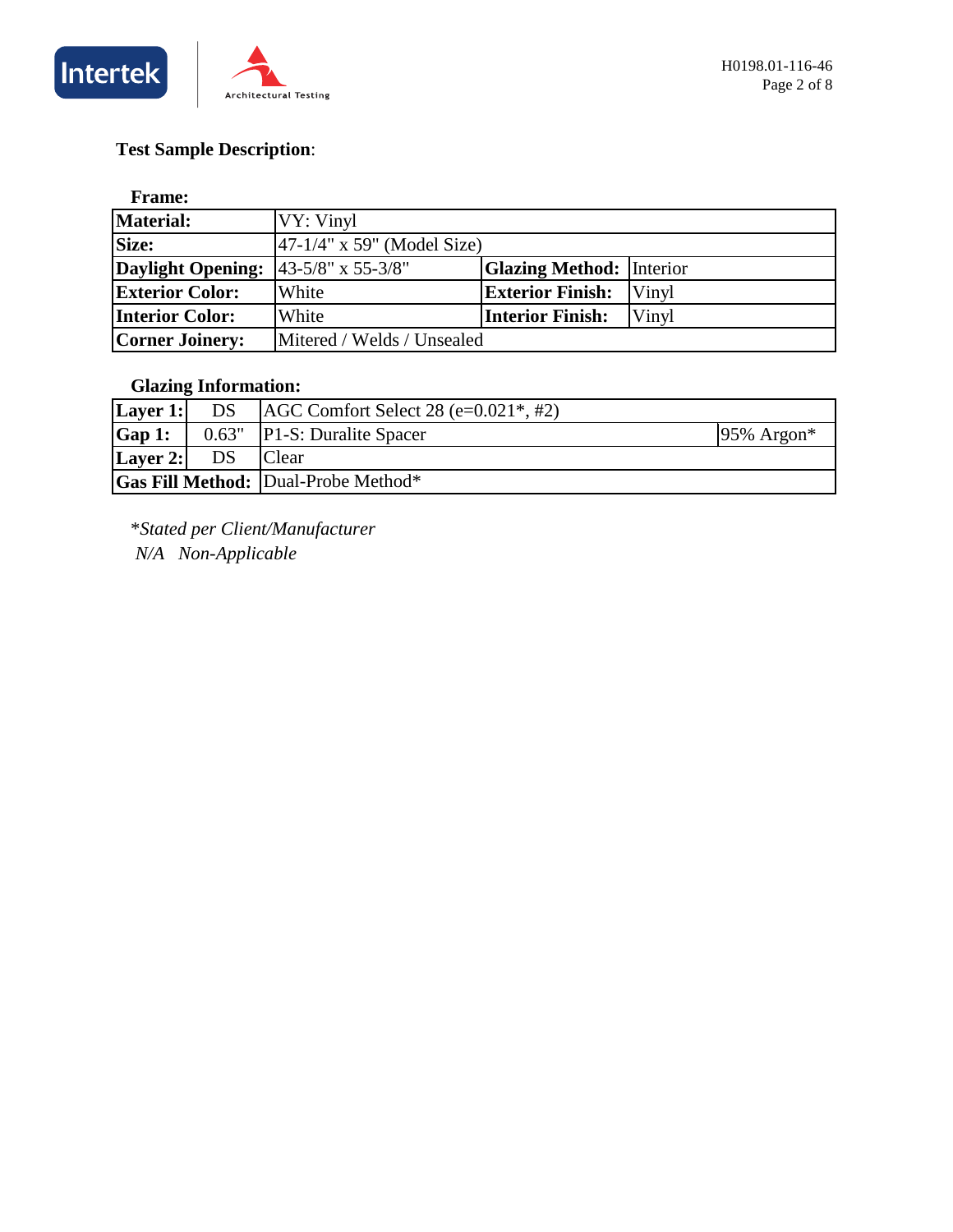



## **Test Sample Description:** (Continued)

#### **Weatherstripping**:

| <b>Description</b> | <b>Quantity Location</b> |  |
|--------------------|--------------------------|--|
| No weatherstrip    |                          |  |
|                    |                          |  |

#### **Hardware**:

| <b>Description</b> | <b>Quantity Location</b> |  |
|--------------------|--------------------------|--|
| No hardware        |                          |  |
|                    |                          |  |

#### **Drainage**:

| <b>Drainage Method</b> | <b>Size</b>        | <b>Quantity Location</b> |           |
|------------------------|--------------------|--------------------------|-----------|
| Weepslot with cover    | $1.25"$ x<br>0.25" | ∸                        | Sill face |
|                        |                    |                          |           |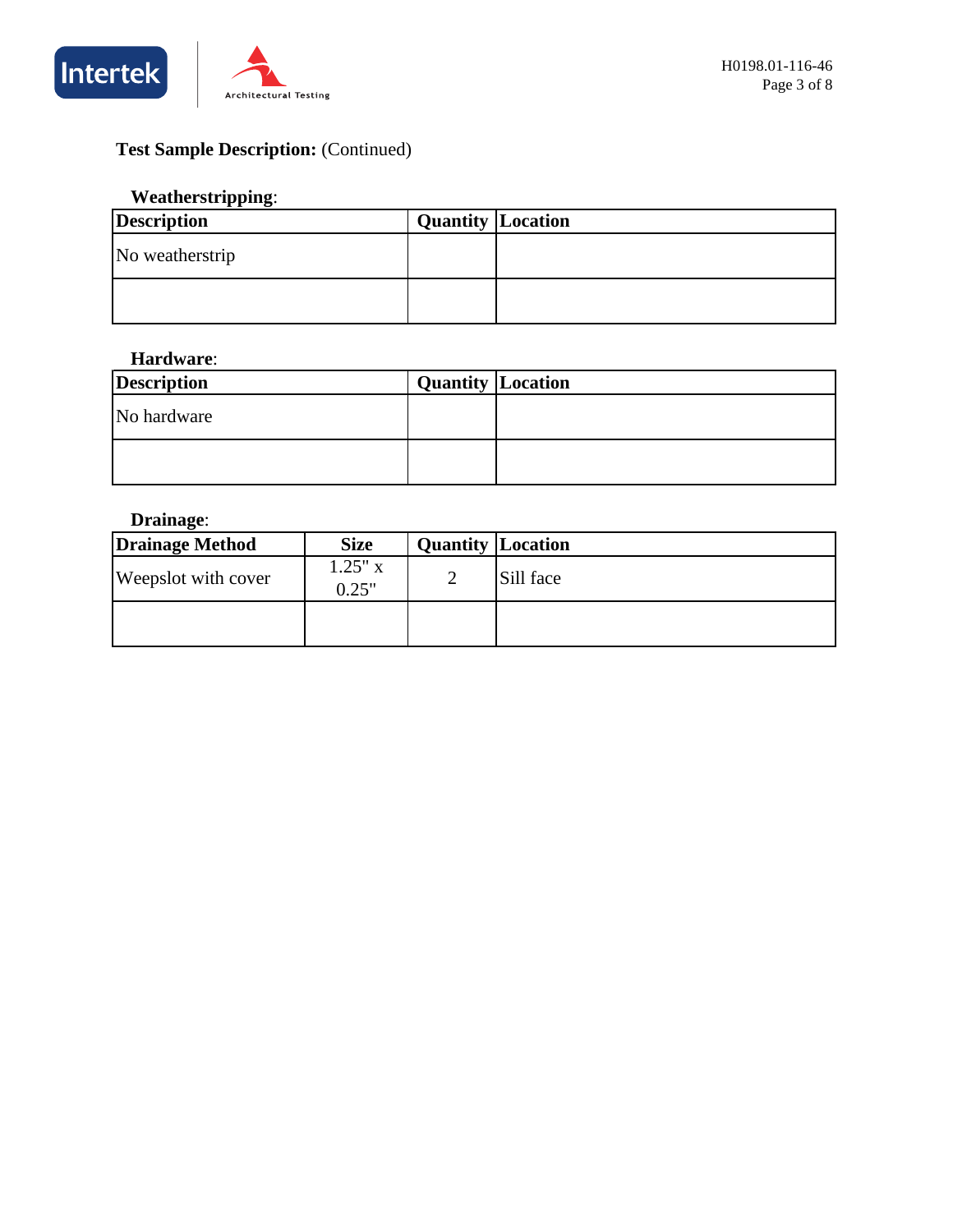



# **Thermal Transmittance (U-factor)**

### **Measured Test Data**

| <b>Heat Flows</b>                                                 |                                                   |
|-------------------------------------------------------------------|---------------------------------------------------|
| 1. Total Measured Input into Metering Box (Qtotal)                | 462.87 Btu/hr                                     |
| 2. Surround Panel Heat Flow $(Qsp)$                               | 52.20 Btu/hr                                      |
| 3. Surround Panel Thickness                                       | 4.00 inches                                       |
| 4. Surround Panel Conductance                                     | $0.0461$ Btu/hr $\cdot$ ft <sup>2</sup> $\cdot$ F |
| 5. Metering Box Wall Heat Flow $(Q_{mb})$                         | $9.53$ Btu/hr                                     |
| 6. EMF vs Heat Flow Equation (equivalent information)             | $0.0124*EMF + -0.206$                             |
| 7. Flanking Loss Heat Flow $(Q_n)$                                | 13.59 Btu/hr                                      |
| 8. Net Specimen Heat Loss (Q <sub>s</sub> )                       | 387.56 Btu/hr                                     |
| <b>Areas</b>                                                      |                                                   |
| 1. Test Specimen Projected Area (As)                              | 19.36 $\mathrm{ft}^2$                             |
| 2. Test Specimen Interior Total (3-D) Surface Area (Ah)           | 22.83 $ft^2$                                      |
| 3. Test Specimen Exterior Total (3-D) Surface Area (Ac)           | $21.05$ ft <sup>2</sup>                           |
| 4. Metering Box Opening Area (Amb)                                | 36.11 $ft^2$                                      |
| 5. Metering Box Baffle Area (Ab1)                                 | 33.94 $ft^2$                                      |
| 6. Surround Panel Interior Exposed Area (A <sub>sp</sub> )        | 16.75 $ft^2$                                      |
| <b>Test Conditions</b>                                            |                                                   |
| 1. Average Metering Room Air Temperature $(t_h)$                  | 69.80 F                                           |
| 2. Average Cold Side Air Temperature $(t_c)$                      | $-0.38$ F                                         |
| 3. Average Guard/Environmental Air Temperature                    | 72.27 F                                           |
| 4. Metering Room Average Relative Humidity                        | 4.87 %                                            |
| 5. Metering Room Maximum Relative Humidity                        | 5.11 %                                            |
| 6. Metering Room Minimum Relative Humidity                        | 4.64 %                                            |
| 7. Measured Cold Side Wind Velocity (Perpendicular Flow)          | 12.66 mph                                         |
| 8. Measured Warm Side Wind Velocity (Parallel Flow)               | <b>NA</b><br>mph                                  |
| 9. Measured Static Pressure Difference Across Test Specimen       | $0.00'' \pm 0.04'' H_2O$                          |
| <b>Average Surface Temperatures</b>                               |                                                   |
| 1. Metering Room Surround Panel                                   | 67.60 F                                           |
| 2. Cold Side Surround Panel                                       | $0.04$ F                                          |
| <b>Results</b>                                                    |                                                   |
| 1. Thermal Transmittance of Test Specimen $(U_s)$                 | $0.29$ Btu/hr·ft <sup>2</sup> ·F                  |
| 2. Standardized Thermal Transmittance of Test Specimen $(U_{st})$ | $0.28$ Btu/hr $\cdot$ ft <sup>2</sup> $\cdot$ F   |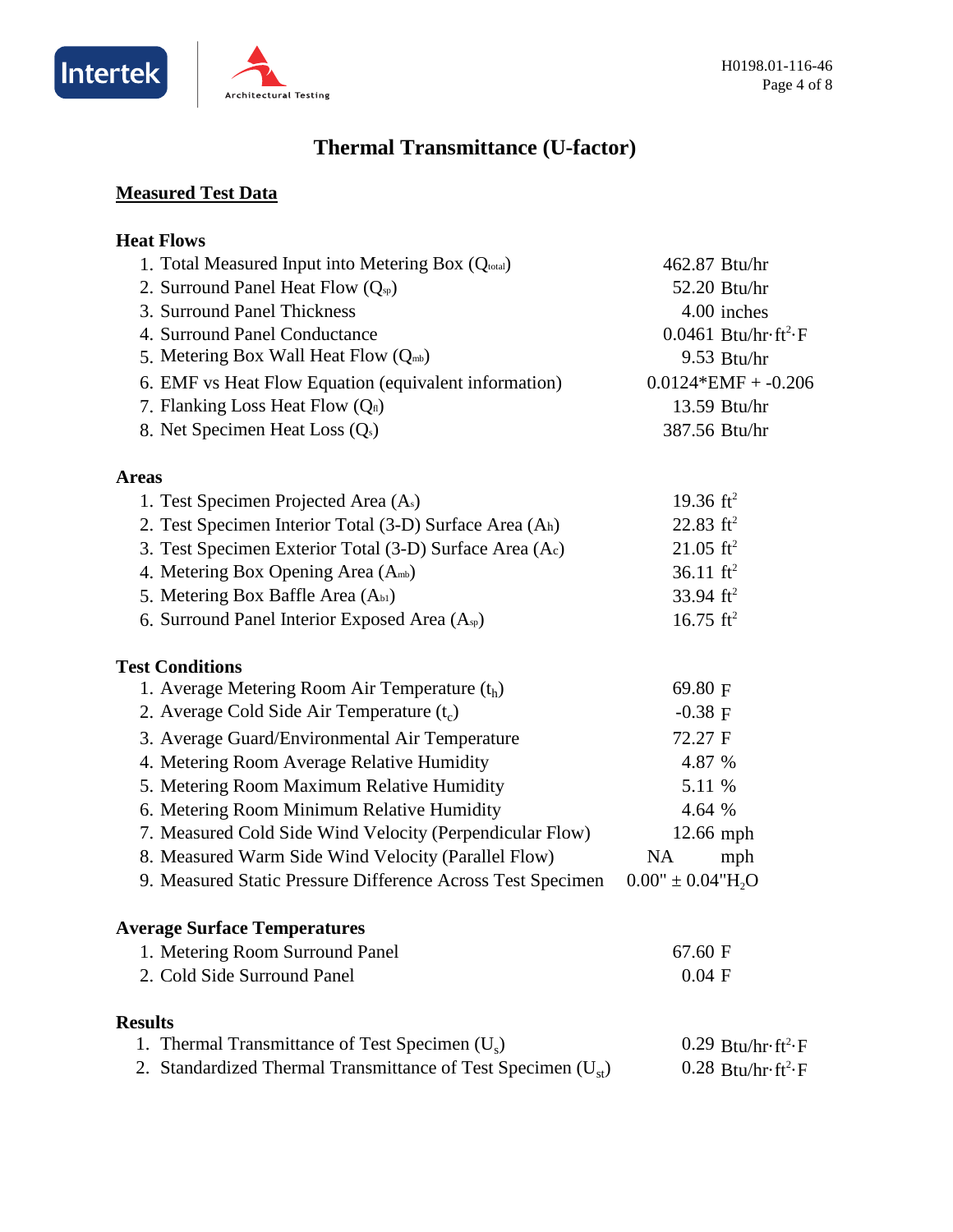



### **Thermal Transmittance (U-factor)**

#### **Calculated Test Data**

#### **CTS Method** 1. Warm Side Emittance of Glass (e1) 2. Cold Side Emittance of Glass 3. Warm Side Frame Emittance\* 4. Cold Side Frame Emittance\* 5. Warm Side Sash/Panel/Vent Emittance\* 6. Cold Side Sash/Panel/Vent Emittance\* 7. Warm Side Baffle Emittance (eb1) 8. Cold Side Baffle Emittance  $(e_{b2})$ 9. Equivalent Warm Side Surface Temperature 10. Equivalent Cold Side Surface Temperature 11. Warm Side Baffle Surface Temperature 12. Cold Side Baffle Surface Temperature 13. Measured Warm Side Surface Conductance (h<sub>h</sub>) 14. Measured Cold Side Surface Conductance  $(h<sub>c</sub>)$ 15. Test Specimen Thermal Conductance (Cs) 16. Convection Coefficient  $(K_c)$ 0.35 Btu/( $\text{hr·ft}^2 \cdot \text{F}^{1.25}$ ) 17. Radiative Test Specimen Heat Flow  $(O_{r1})$ 18. Conductive Test Specimen Heat Flow  $(Q_{c1})$ 19. Radiative Heat Flux of Test Specimen  $(q_{r1})$ 20. Convective Heat Flux of Test Specimen  $(q_{c1})$ 21. Standardized Warm Side Surface Conductance (hsth) 22. Standardized Cold Side Surface Conductance (hstc) 23. Standardized Thermal Transmittance (Ust) 3.29 F  $0.38$  Btu/hr $\cdot$ ft<sup>2</sup> $\cdot$ F  $5.45$  Btu/hr $\cdot$ ft<sup>2</sup> $\cdot$ F 0.92 55.34  $0.28$  Btu/hr $\cdot$ ft<sup>2</sup> $\cdot$ F 5.28 Btu/hr $\cdot$ ft<sup>2</sup> $\cdot$ F  $1.38$  Btu/hr $\cdot$ ft<sup>2</sup> $\cdot$ F 193.10 Btu/hr  $9.97$  Btu/hr $\cdot$ ft<sup>2</sup> $\cdot$ F 0.90  $N/A$  F  $10.04$  Btu/hr $\cdot$ ft<sup>2</sup> $\cdot$ F 0.84 N/A  $1.21$  Btu/hr $\cdot$ ft<sup>2</sup> $\cdot$ F 68.54 194.46 Btu/hr 0.90 0.84  $N/A$ N/A

#### **Test Duration**

- 1. The environmental systems were started at 06:53 hours, 04/26/17.
- 2. The test parameters were considered stable for two consecutive four hour test periods from 08:04 hours, 04/27/17 to 16:04 hours, 04/27/17.
- 3. The thermal performance test results were derived from  $12:04$  hours,  $04/27/17$  to  $16:04$ hours, 04/27/17.

The reported Standardized Thermal Transmittance (Ust) was determined using CTS Method, per Section 9.2(A) of NFRC 102.

\**Stated per NFRC 101*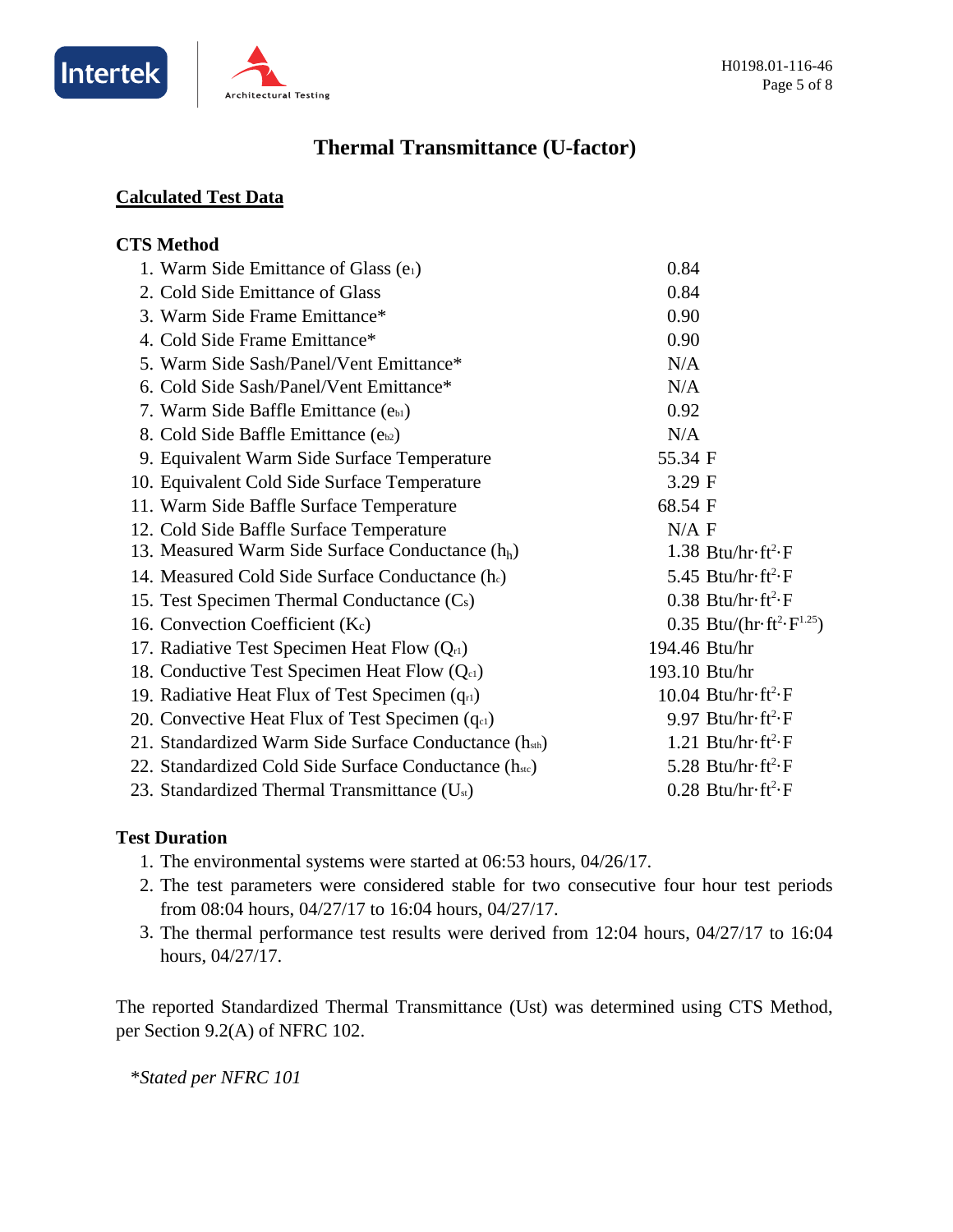

#### **Glazing Deflection**:

|                                                                                            | <b>Frame</b> |
|--------------------------------------------------------------------------------------------|--------------|
| Edge Gap Width                                                                             | 0.63"        |
| Estimated center gap width upon receipt of<br>specimen in laboratory (after stabilization) | 0.75"        |
| Center gap width at laboratory ambient<br>conditions on day of testing                     | 0.75"        |
| Center gap width at test conditions                                                        | () 69.       |

*Glass collapse determined using a digital glass and air space meter*

The sample was inspected for the formation of frost or condensation, which may influence the surface temperature measurements. The sample showed no evidence of condensation/frost at the conclusion of the test.

"This test method does not include procedures to determine the heat flow due to either air movement through the specimen or solar radiation effects. As a consequence, the thermal transmittance results obtained do not reflect performances which are expected from field installations due to not accounting for solar radiation, air leakage effects, and the thermal bridge effects that have the potential to occur due to the specific design and construction of the fenestration system opening. The latter can only be determined by in-situ measurements. Therefore, it is important to recognize that the thermal transmittance results obtained from this test method are for ideal laboratory conditions and should only be used for fenestration product comparisons and as input to thermal performance analyses which also include solar, air leakage and thermal bridge effects."

The test sample was installed in a vertical orientation, the exterior of the specimen was exposed to the cold side. The direction of heat transfer was from the interior (warm side) to the exterior (cold side) of the specimen. The ratings were rounded in accordance to NFRC 601, NFRC Unit and Measurement Policy. The data acquisition frequency is 5 minutes.

ANSI/NCSL Z540-2-1997 type B uncertainty for this test was 2.12%.

Required annual calibrations for the Architectural Testing Inc., an Intertek company ("Intertek-ATI"), 'thermal test chamber' (ICN 000001) in York, Pennsylvania were last conducted in May 2016 in accordance with Intertek-ATI calibration procedure. A CTS Calibration verification was performed April 2017. A Metering Box Wall Transducer and Surround Panel Flanking Loss Characterization was performed December 2016.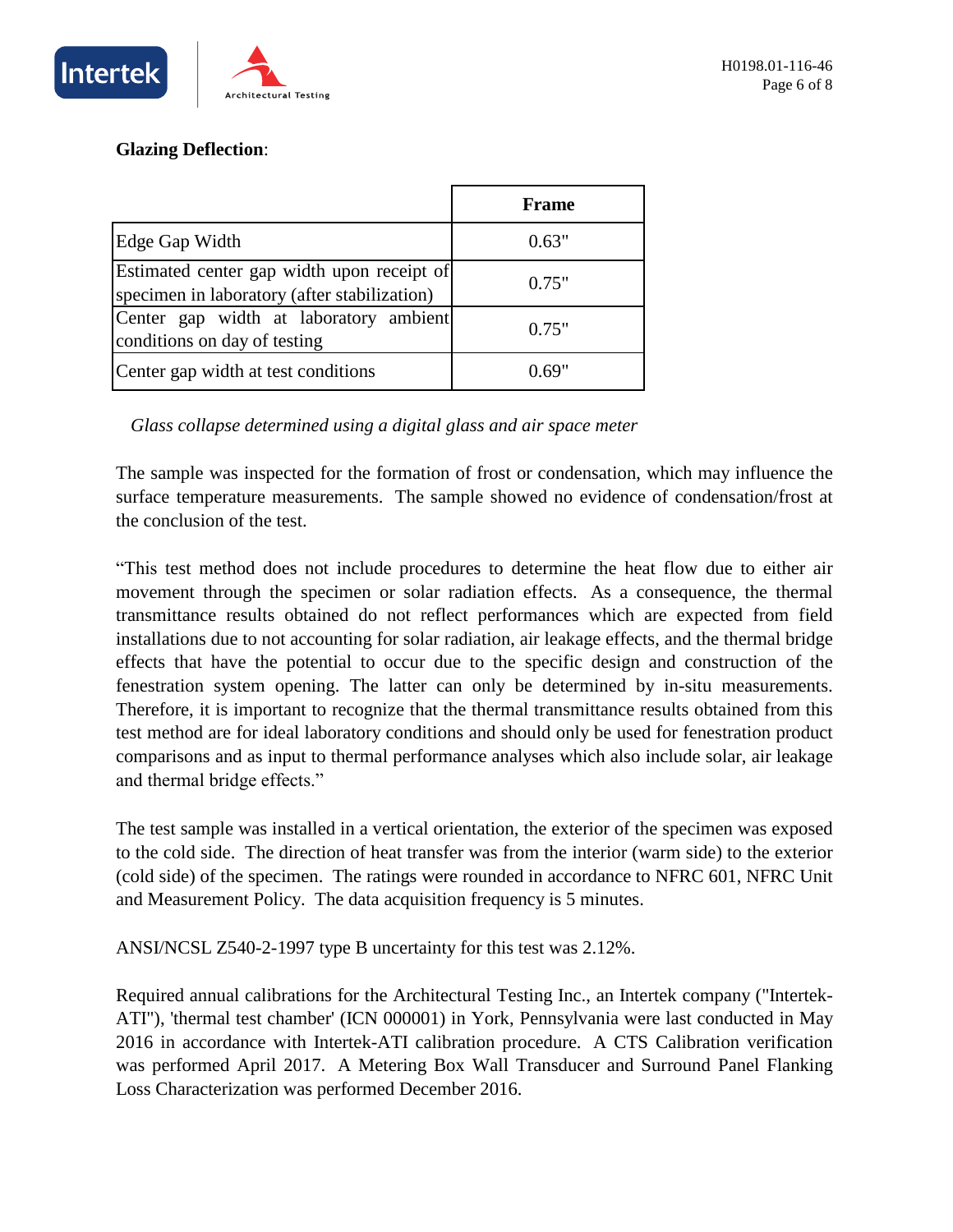



"Ratings included in this report are for submittal to an NFRC licensed IA for certification purposes and are not meant to be used for labeling purposes. Only those values identified on a valid Certification Authorization Report (CAR) are to be used for labeling purposes."

Intertek-ATI will service this report for the entire test record retention period. Test records that are retained such as detailed drawings, datasheets, representative samples of test specimens, or other pertinent project documentation will be retained by Intertek-ATI for the entire test record retention period. The test record retention end date for this report is April 27, 2022.

This report does not constitute certification of this product nor an opinion or endorsement by this laboratory. It is the exclusive property of the client so named herein and relates only to the specimen tested. This report may not be reproduced, except in full, without the written approval of Intertek-ATI.

For INTERTEK-ATI

Tested By: Reviewed By:

Ryan P. Moser Shon W. Einsig

Senior Technician Team Leader Individual-In-Responsible-Charge

RPM:pan H0198.01-116-46

Attachments (pages): This report is complete only when all attachments listed are included. Submittal Form and Drawings (5) Appendix-C: Baffle Wiring Diagram (1) Appendix-D: Surround Panel Wiring Diagram (1) Appendix-A: CTS Calibration Data (1) Appendix-B: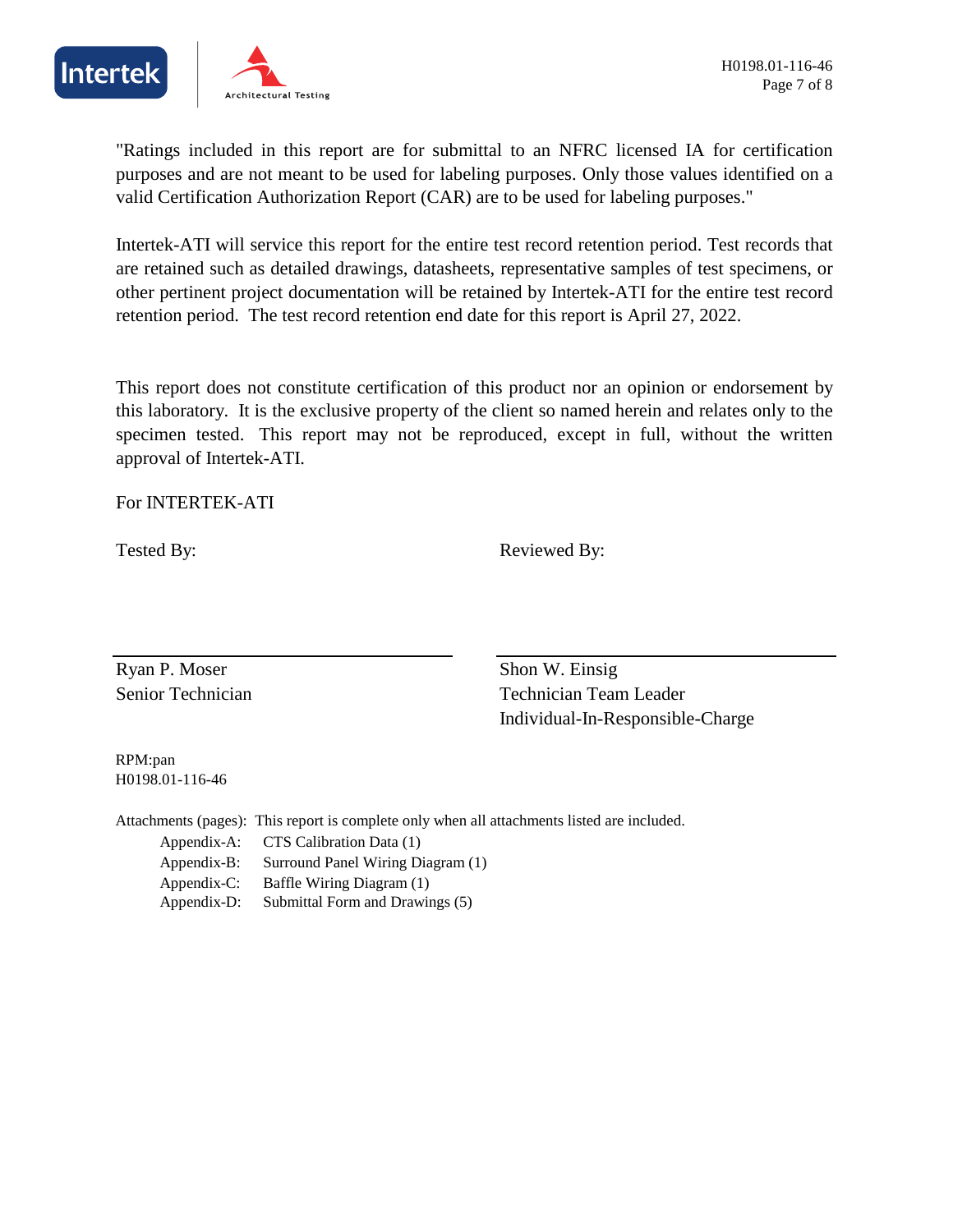



### **Revision Log**

| Rev. # | Date     | Page(s) | Revision(s)                                                                           |  |  |
|--------|----------|---------|---------------------------------------------------------------------------------------|--|--|
| .01R0  | 04/28/17 | AII     | Original Report Issue. Work requested by<br>Phil Reid of North East Windows USA, Inc. |  |  |

This report produced from controlled document template ATI 00025(a), revised 11/14/2016.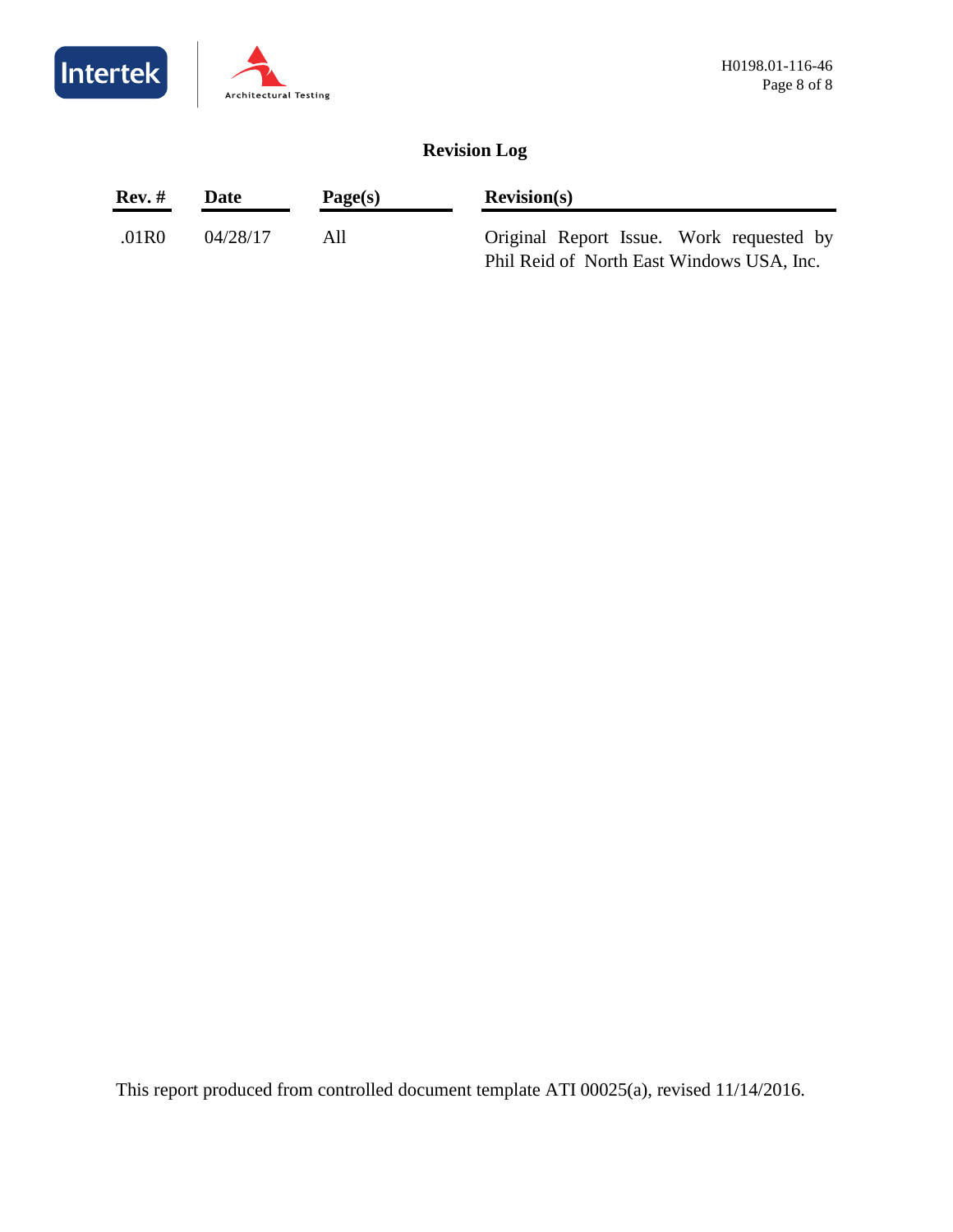## **Appendix A: CTS Calibration Data**

| 1. CTS Test Date                                  | 12/02/16                                                         |
|---------------------------------------------------|------------------------------------------------------------------|
| 2. CTS Size                                       | 21.53 $\text{ft}^2$                                              |
| 3. CTS Glass/Core Conductance                     | $0.42$ Btu/hr $\cdot$ ft <sup>2</sup> $\cdot$ F                  |
| 4. Warm Side Air Temperature                      | 69.80 F                                                          |
| 5. Cold Side Air Temperature                      | $-0.40$ F                                                        |
| 6. Warm Side Average Surface Temperature          | 54.41 F                                                          |
| 7. Cold Side Average Surface Temperature          | 3.52 F                                                           |
| 8. Convection Coefficient (Kc)                    | 0.35 Btu/(hr $\cdot$ ft <sup>2</sup> $\cdot$ F <sup>1.25</sup> ) |
| 9. Measured Cold Side Surface Conductance $(h_c)$ | 5.46 Btu/hr $\cdot$ ft <sup>2</sup> $\cdot$ F                    |
| 10. Measured Thermal Transmittance                | $0.31$ Btu/hr $\cdot$ ft <sup>2</sup> $\cdot$ F                  |
|                                                   |                                                                  |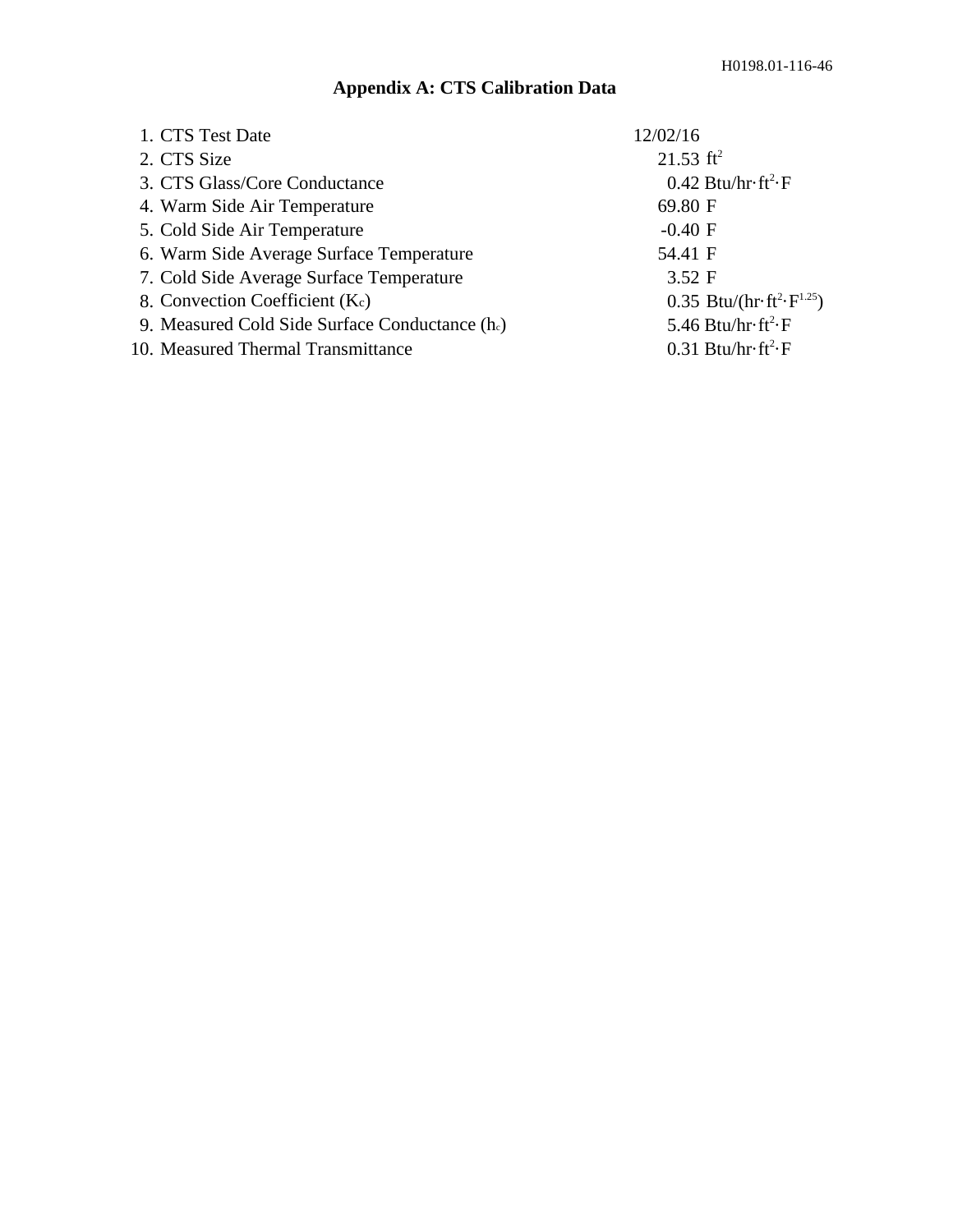# **Appendix B: Surround Panel Wiring Diagram**

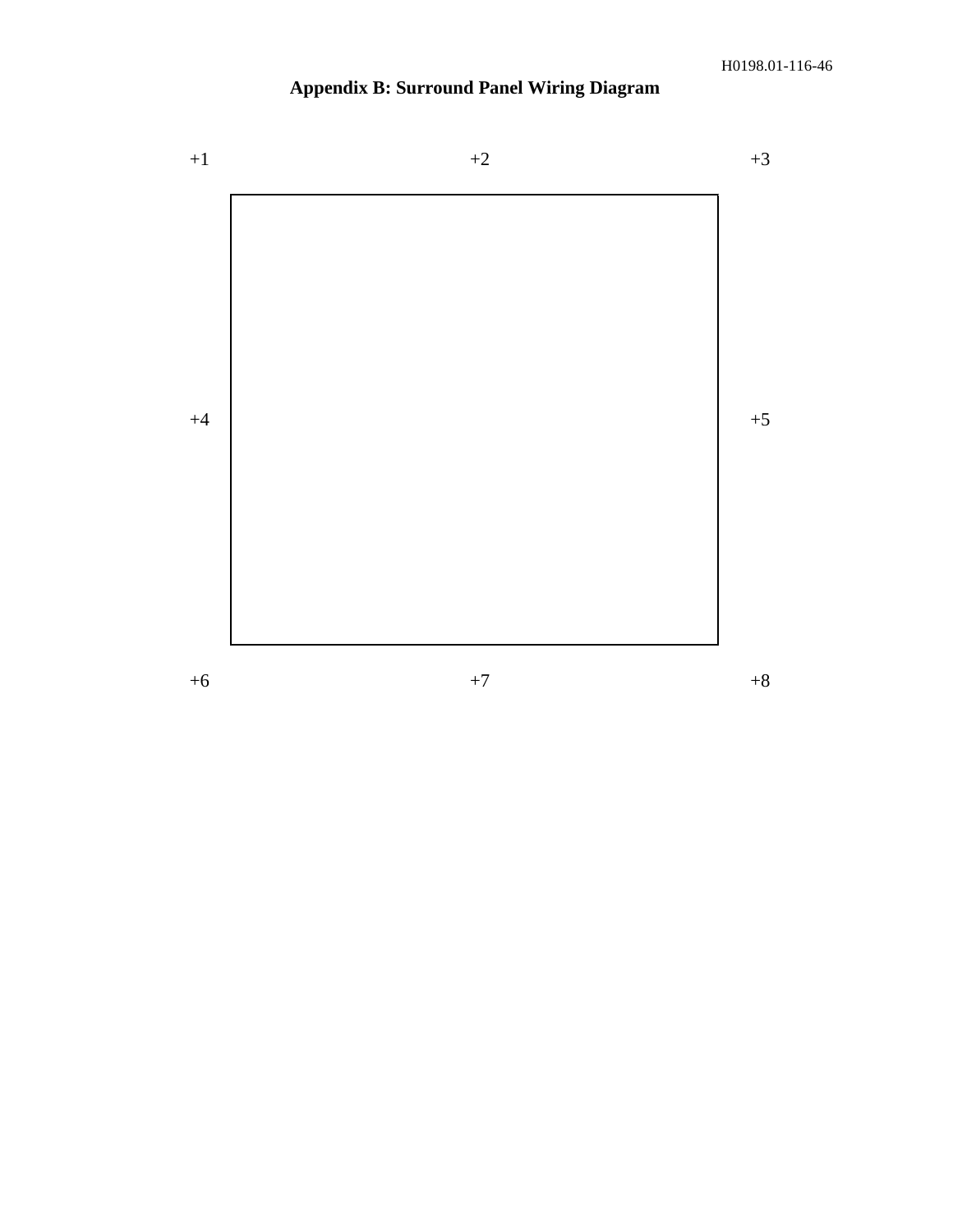| <b>Appendix C: Baffle Wiring Diagram</b> |  |  |  |  |
|------------------------------------------|--|--|--|--|
|------------------------------------------|--|--|--|--|

| $\bf{+1}$ | $+2$    | $+3$  |
|-----------|---------|-------|
| $+4$      | $+5$    | $+6$  |
| $\rm +7$  | $+8$    | $+9$  |
| $+10$     | $+11$   | $+12$ |
| $+13$     | $+14\,$ | $+15$ |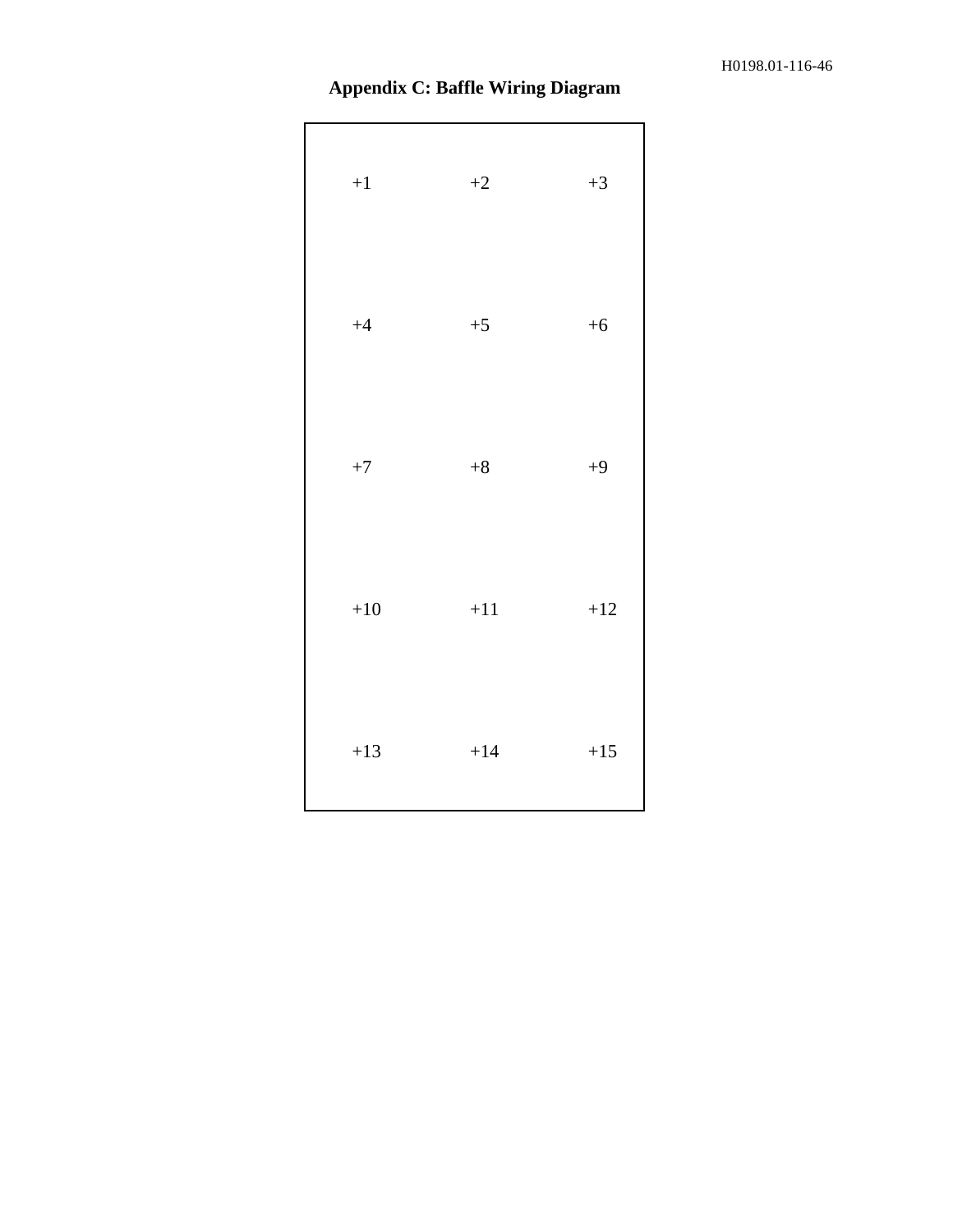# **Appendix D: Submittal Form and Drawings**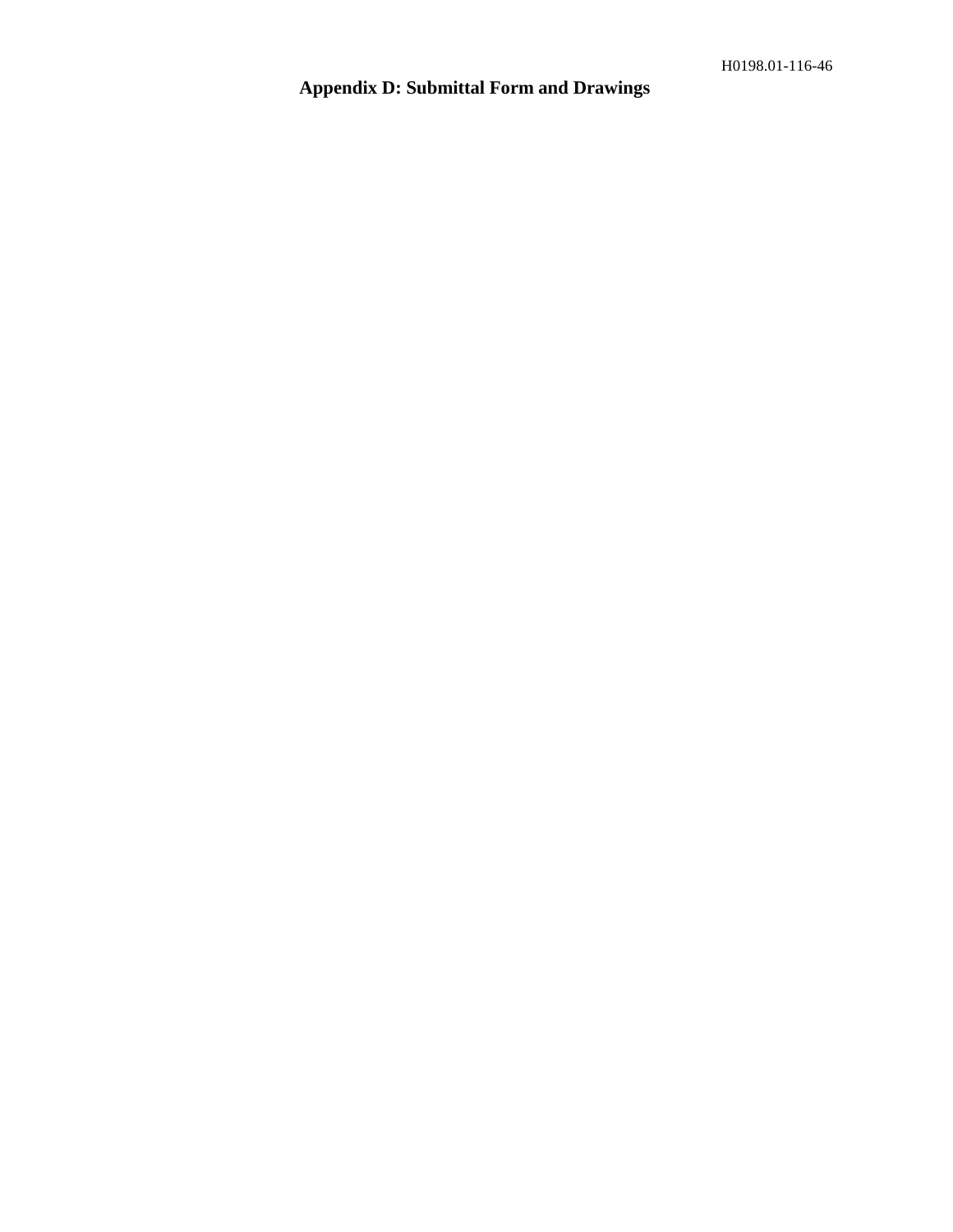| <b>NFRC PRODUCT CERTIFICATION PROGRAM</b>                                                                                                                                                                                                                                                                                                                                                                                                                                                             |                                          |
|-------------------------------------------------------------------------------------------------------------------------------------------------------------------------------------------------------------------------------------------------------------------------------------------------------------------------------------------------------------------------------------------------------------------------------------------------------------------------------------------------------|------------------------------------------|
| <b>Submittal Form for Test Samples</b>                                                                                                                                                                                                                                                                                                                                                                                                                                                                | NFRC                                     |
|                                                                                                                                                                                                                                                                                                                                                                                                                                                                                                       |                                          |
| For use by Manufacturers, Lineal Suppliers and<br><b>Fabricators</b>                                                                                                                                                                                                                                                                                                                                                                                                                                  | National Fenestration<br>Rating Council® |
| 1. Information on Production of the Test Sample (complete ALL fields):                                                                                                                                                                                                                                                                                                                                                                                                                                |                                          |
| Manufacturer: NORTH EAST WINDES USA Date of sample manufacture: 3/20/17<br>Plant Address where manufactured: IKEE'S PLACE                                                                                                                                                                                                                                                                                                                                                                             |                                          |
| City: <u>MERRICK</u> State: $\frac{\lambda v}{\lambda}$ Zip Code: 11566<br>Name of IA: R550C. LABS 1.0C. Phone: 214.565.0593 Fax:                                                                                                                                                                                                                                                                                                                                                                     |                                          |
|                                                                                                                                                                                                                                                                                                                                                                                                                                                                                                       |                                          |
| 2. Product Information (complete APPLICABLE fields):                                                                                                                                                                                                                                                                                                                                                                                                                                                  |                                          |
| Product/Operator Type<br>Existing Product Line ID (CPD) No.: $\sqrt{E\omega}$ / $\sqrt{22}$ (Table 4-3 of NFRC 100):<br>Series/Model: $\int \omega$ 40/5                                                                                                                                                                                                                                                                                                                                              | FIXED                                    |
| 3.<br>Test sample is being submitted for (select ONE):                                                                                                                                                                                                                                                                                                                                                                                                                                                |                                          |
| a. Q Validation for initial Certification (prototype only) no plant qualification                                                                                                                                                                                                                                                                                                                                                                                                                     |                                          |
| b. $\beta$ Validation for Initial Certification or Recertification (production line unit) & plant qualification                                                                                                                                                                                                                                                                                                                                                                                       |                                          |
| c. Q Plant Qualification Only (production line unit)                                                                                                                                                                                                                                                                                                                                                                                                                                                  |                                          |
| d. C Test Only Alternative (production line unit) & plant qualification                                                                                                                                                                                                                                                                                                                                                                                                                               |                                          |
| , as the designated agent for<br>I, as the designated agent for<br>do hereby attest that the foregoing information is true to the best of my information, knowledge, and belief.<br>Further, if the unit is identified in Section 3 as a production line unit, I hereby authorize the NFRC-accredited<br>testing laboratory to send a copy of the test report to the IA identified above for plant qualification purposes pursuant to the NFRC/Progluct Certification Program.<br>Signature:<br>Date: |                                          |
| For Laboratory Use Only                                                                                                                                                                                                                                                                                                                                                                                                                                                                               |                                          |
| relc<br>1. Laboratory                                                                                                                                                                                                                                                                                                                                                                                                                                                                                 |                                          |
| Date Sample Received:<br>2.                                                                                                                                                                                                                                                                                                                                                                                                                                                                           | 10198<br>Test Report #:                  |
| Date Sample Tested:                                                                                                                                                                                                                                                                                                                                                                                                                                                                                   | Ren<br>By:                               |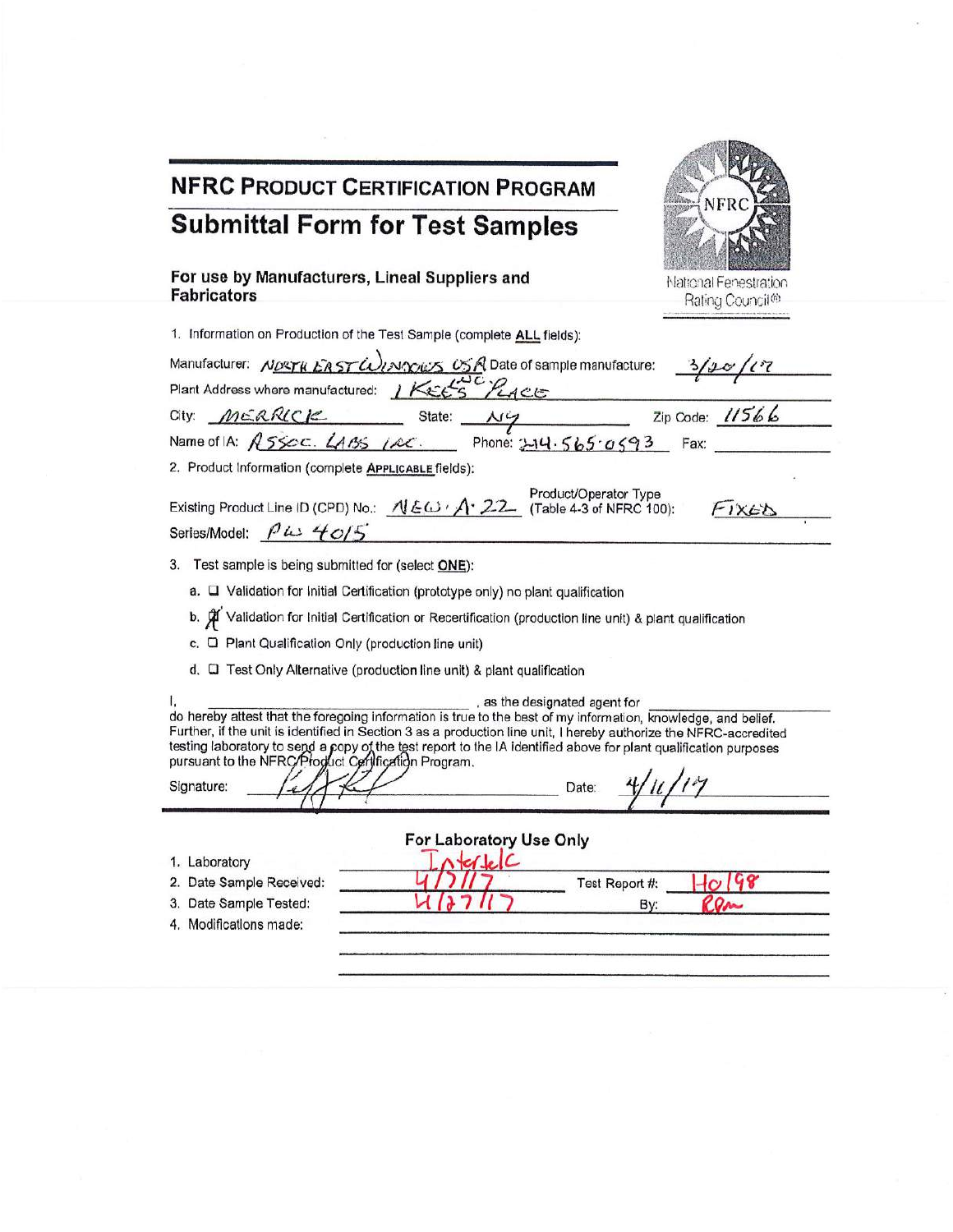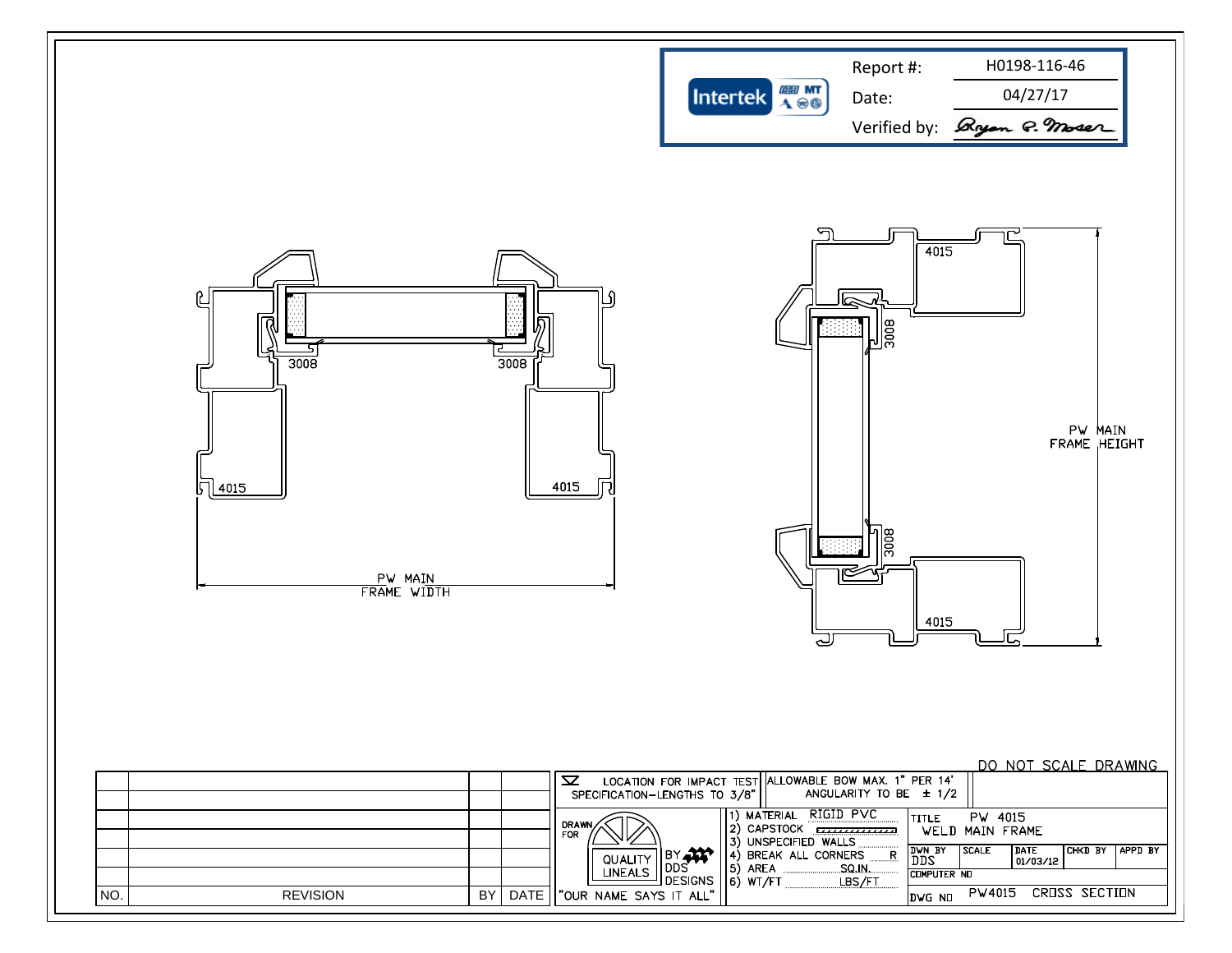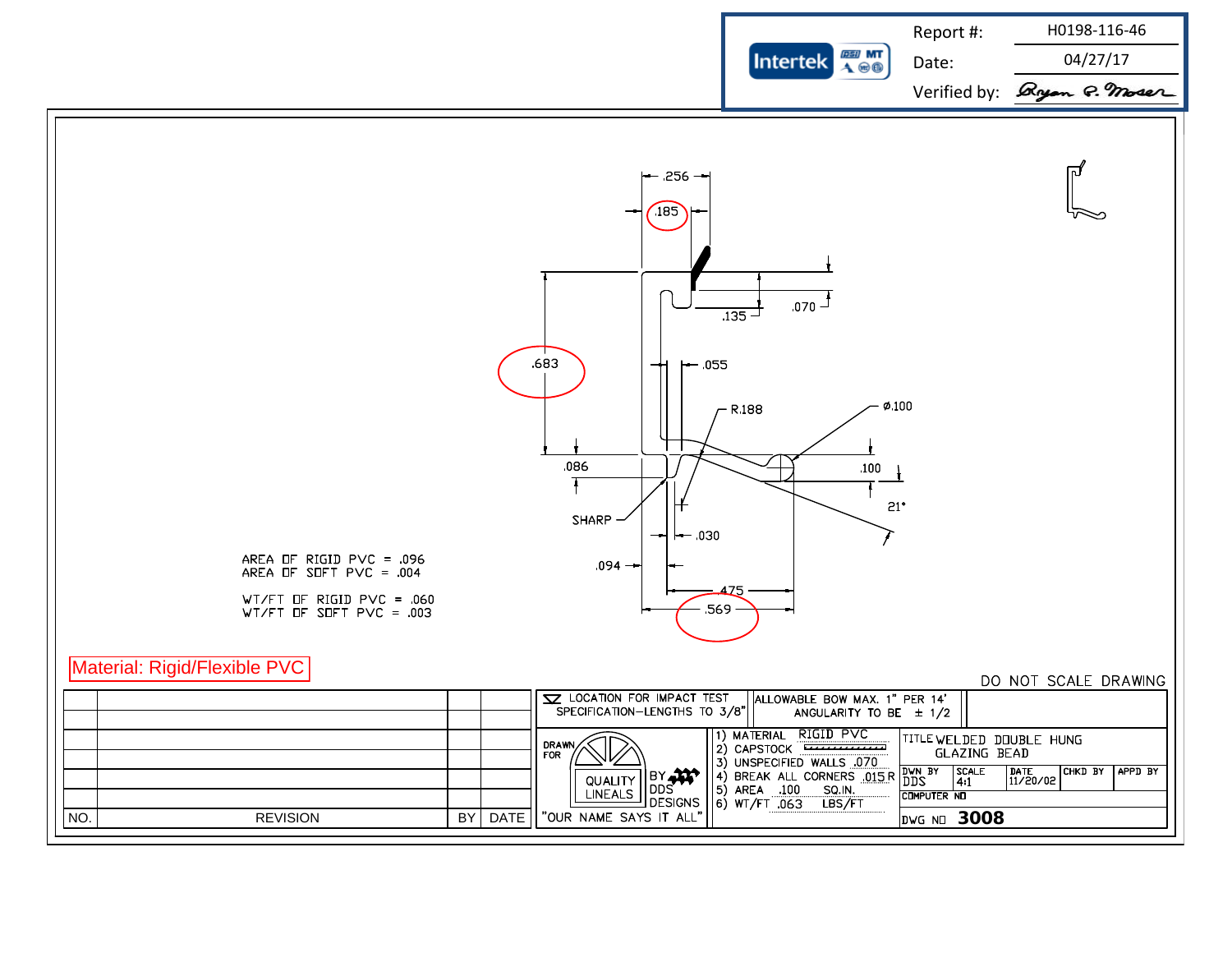